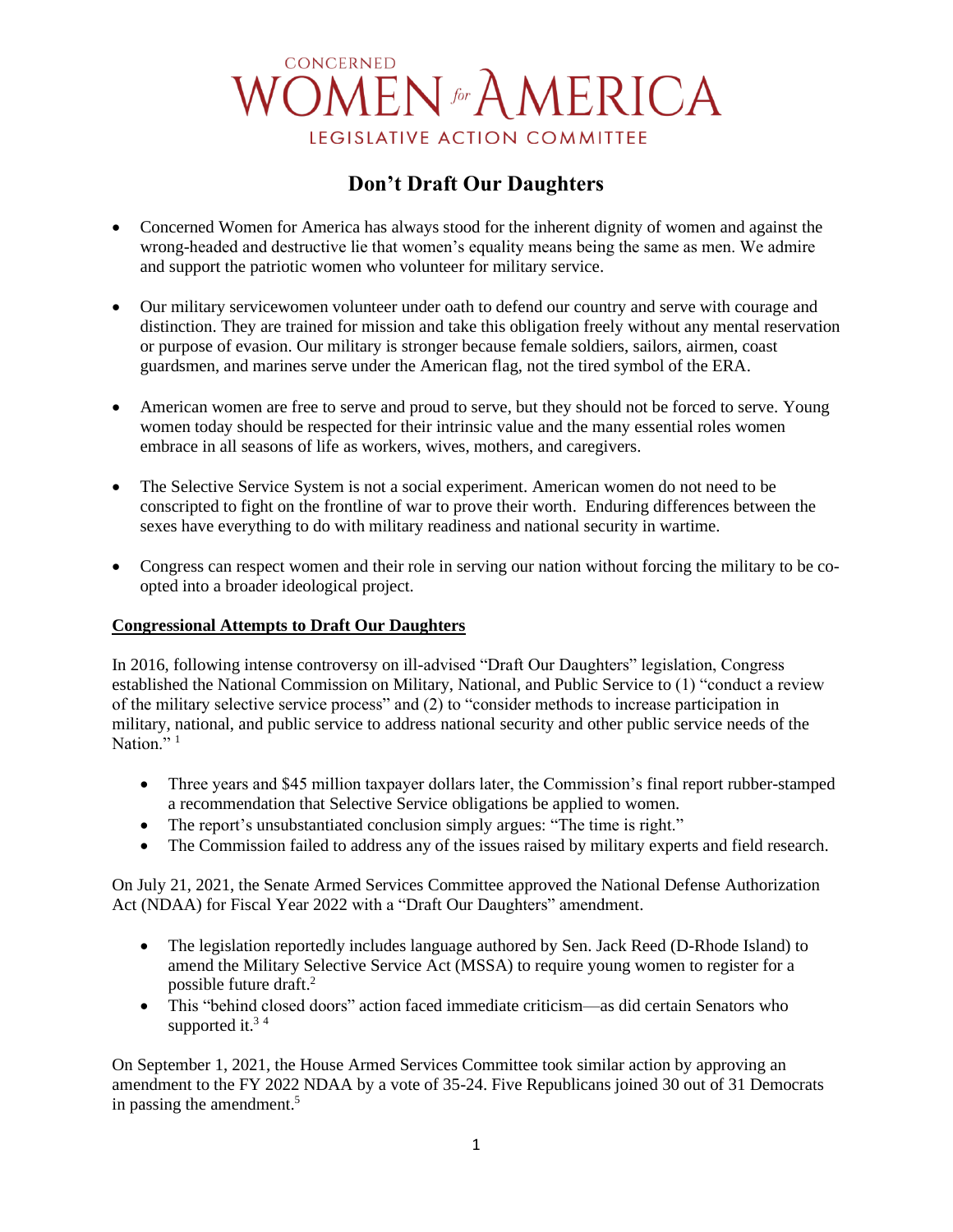**Some Members of Congress are pushing back**. Sen. Mike Lee (R-Utah) introduced a "Don't Draft Our Daughters" resolution (S. [Res 340\)](https://www.congress.gov/bill/117th-congress/senate-resolution/340?q=%7B%22search%22%3A%5B%22S+REs+340%22%5D%7D&s=1&r=1) expressing that the Senate should not mandate the registration of women in the Selective Service System.

## **Background on the Selective Service**

- The stated purpose of the Selective Service is to "provide our Nation with a structure and a system of guidelines which will provide the most prompt, efficient, and equitable draft possible, if the country should need it." It is the mechanism to "rapidly provide personnel" in the event of a national emergency.<sup>6</sup>
- Under the Military Selective Service Act (MSSA), nearly all male U.S. citizens or immigrant residents 18-25 years old are required to register with the Selective Service under penalty of law. Citizens must register within 30 days of turning 18, and immigrants must register within 30 days of arriving in the U.S.
- The United States Military has been all-volunteer since 1973. In the event of a national emergency, Congress could act to reinstate the draft.
- Upon authorization from Congress and the President, registered men would be called to duty by random lottery number and year of birth. Draftees would then be examined for mental, physical, and moral fitness and either deferred or exempted from military service or inducted into the armed forces.<sup>7</sup>

**Under the proposed legislative change, all female citizens would be compelled to register for the draft at age 18.** Note: Selective Service registration is not a pathway for the federal government to catalog career talents for use in wartime. No information is collected about a person's skills or abilities**. 8**

## **Legal Grounds for All-Male Draft**

Following the Soviet Union's invasion of Afghanistan in 1980, President Jimmy Carter reactivated the draft registry. Congress concurred with his decision but refused to enact his recommendation that selective service registration include females.

- After a series of hearings in response to the request, Congress' "decision to exempt women was not the accidental byproduct of a traditional way of thinking about women."
- Testimony from executive and military officials demonstrated that the rationale for registering women was founded on concerns of equity rather than Congress' constitutional authority to focus on military need and readiness.
- Congress determined that any future draft "would be characterized by a need for combat troops."

## **Legislators rightfully concluded that the Selective Service System was not a social experiment.**

The Supreme Court of the United States (SCOTUS) soon bolstered this conclusion. In *Rostker v. Goldberg*, 453 U.S. 57 (1981), the SCOTUS upheld the all-male draft as constitutional and ruled that the MSSA's gender distinctions did not violate the Due Process Clause of the Fifth Amendment or move beyond the authority to raise and regulate armies.<sup>9</sup>

## **Women's Service in Our Armed Forces**

When the draft ended in 1973, women represented just 2% of the enlisted forces and 8% of the officer corps. As of 2018, those numbers are 16% and 19% respectively.<sup>10</sup>

## Women's Representation by Service and Rank (2018):